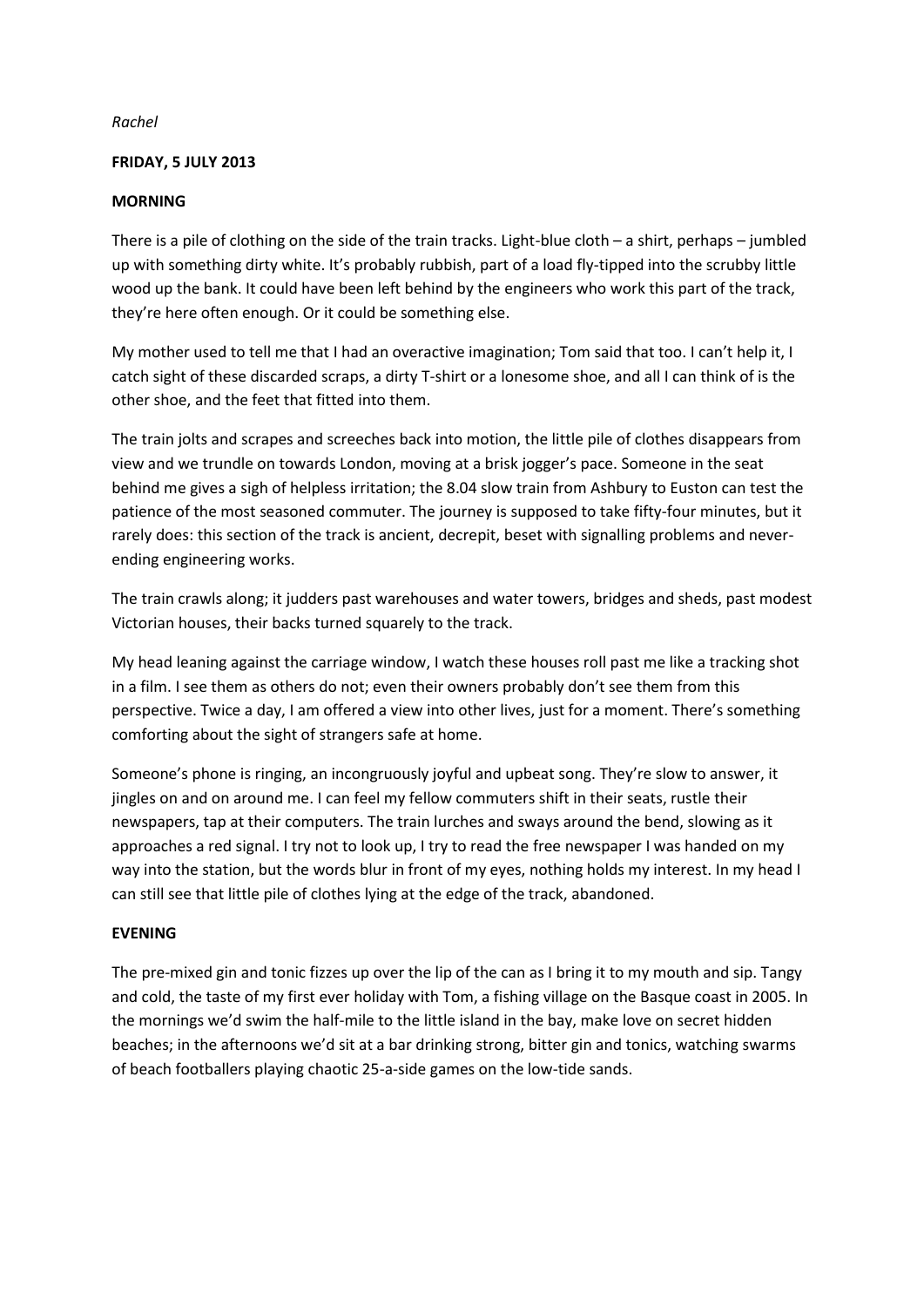I take another sip, and another; the can's already half empty but it's OK, I have three more in the plastic bag at my feet. It's Friday, so I don't have to feel guilty about drinking on the train. TGIF. The fun starts here.

It's going to be a lovely weekend, that's what they're telling us. Beautiful sunshine, cloudless skies. In the old days we might have driven to Corly Wood with a picnic and the papers, spent all afternoon lying on a blanket in dappled sunlight, drinking wine.

We might have barbecued out back with friends, or gone to The Rose and sat in the beer garden, faces flushing with sun and alcohol as the afternoon went on, weaving home, arm in arm, falling asleep on the sofa.

Beautiful sunshine, cloudless skies, no one to play with, nothing to do. Living like this, the way I'm living at the moment, is harder in the summer when there is so much daylight, so little cover of darkness, when everyone is out and about, being flagrantly, aggressively happy. It's exhausting, and it makes you feel bad if you're not joining in.

The weekend stretches out ahead of me, forty-eight empty hours to fill. I lift the can to my mouth again, but there's not a drop left.

## **MONDAY, 8 JULY 2013**

## **MORNING**

It's a relief to be back on the 8.04. It's not that I can't wait to get into London to start my week - I don't particularly want to be in London at all. I just want to lean back in the soft, sagging velour seat, feel the warmth of the sunshine streaming through the window, feel the carriage rock back and forth and back and forth, the comforting rhythm of wheels on tracks. I'd rather be here, looking out at the houses beside the track, than almost anywhere else.

There's a faulty signal on this line, about halfway through my journey. I assume it must be faulty, in any case, because it's almost always red; we stop there most days, sometimes just for a few seconds, sometimes for minutes on end. If I sit in carriage D, which I usually do, and the train stops at this signal, which it almost always does, I have a perfect view into my favourite track- side house: number fifteen.

Number fifteen is much like the other houses along this stretch of track: a Victorian semi, two storeys high, overlooking a narrow, well-tended garden which runs around twenty feet down towards some fencing, beyond which lie a few metres of no man's land before you get to the railway track. I know this house by heart. I know every brick, I know the colour of the curtains in the upstairs bedroom (beige, with a dark-blue print), I know that the paint is peeling off the bathroom window frame and that there are four tiles missing from a section of the roof over on the right-hand side.

I know that on warm summer evenings, the occupants of this house, Jason and Jess, sometimes climb out of the large sash window to sit on the makeshift terrace on top of the kitchen- extension roof. They are a perfect, golden couple. He is dark haired and well built, strong, protective, kind. He has a great laugh. She is one of those tiny bird-women, a beauty, pale-skinned with blonde hair